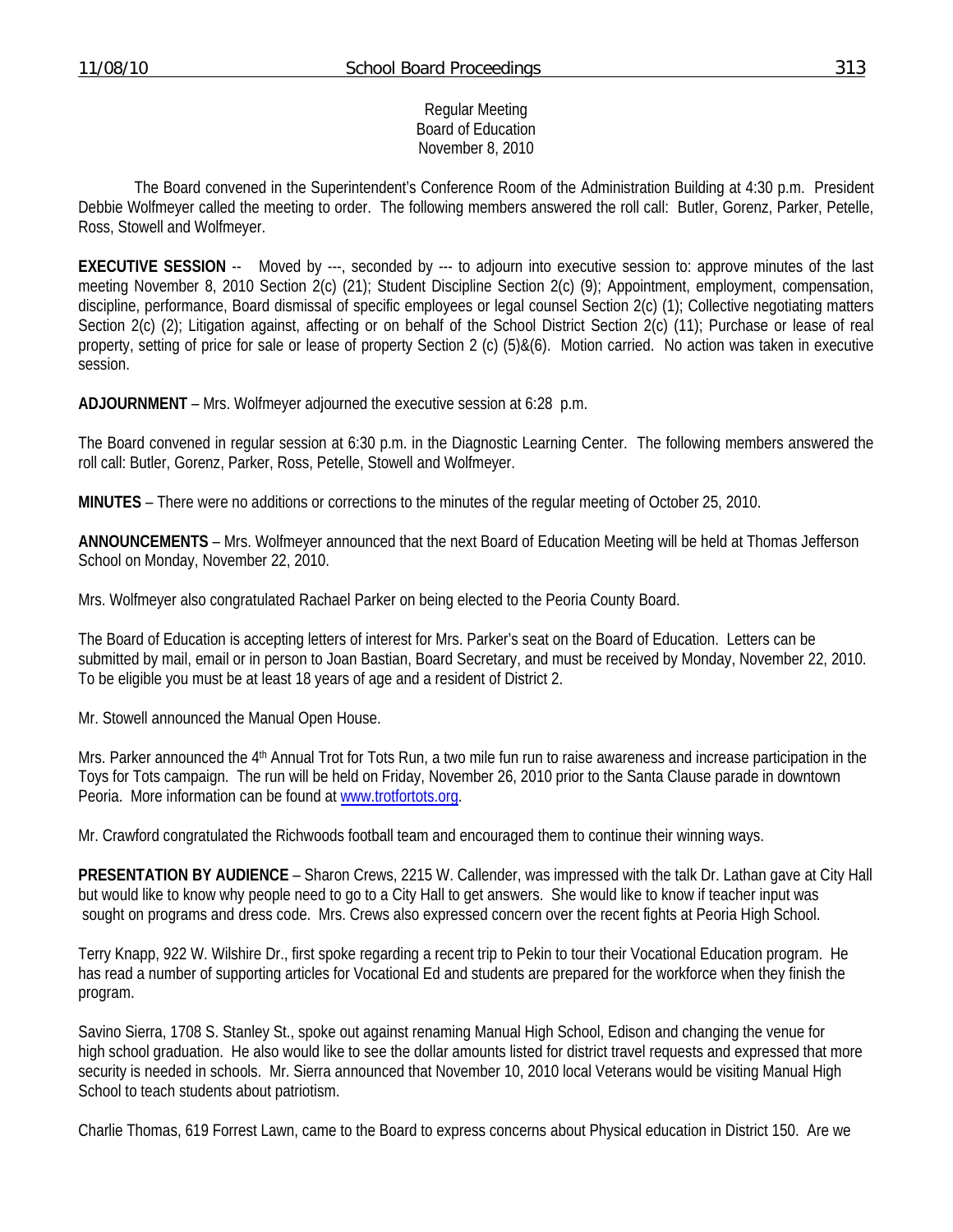following the mandated rules when it comes to the number of hours/minutes we are to be offering physical education to our students? He would also like to see the dollar amount savings for the closing of Woodruff.

Dr. Lathan responded to the audience by saying that she has started a Brown Bag-It series, the first of which was held at City Hall and that these events are open for all to attend. She will be in contact with the teacher's union to evaluate and address the concerns about the physical education program. The altercations at Peoria High School are still under investigation but the goal of District #150 is that all children will receive a quality education. Dr. Lthan went on to say that she is in favor of a tough Vocational Education program but wants all to understand it will not be a dumping ground for students. This program will have a strong curriculum and parents as well as students will need to make a commitment. Dr. Lathan also wanted to let the audience know that the high school principals came up with the graduation times.

## **INFORMATION ITEMS – REPORTS FROM SUPERINTENDENT AND STAFF** –

- 1. REMARKABLE RULE 1 RESPECT OUR CUSTOMER
- 2. REMARKABLE RULE 2 RESPECT LEARNING
- 3. GOAL 3 RESPECT OUR FINANCES

PURCHASE ORDERS OVER \$2,500 – Dr. Kinney presented this report for the Board's review.

CHANGE ORDER:

 Contractor: Wyman Roofing & Sheet Metal Inc 1325 E. Moneta Peoria Heights, IL 61616

- 1. Cost for wood deck materials and nails to replace areas of bad/rotted wood deck:
	- a. 1100 sq. ft. of  $3''$  x 6" solid western red cedar  $@$  \$12.38 per S.F.

Add \$13,625.00

b. 350 sq. ft. of laminated Douglas Fir at \$11.07 per S.F.

Add 3,875.00

c. 100 lbs. of 80 d double dipped galv. Nails  $@$  \$3.41 per lb.

Add 341.14

- 2. Labor to install above materials will be done on actual hours to install the materials. This cost is to be determined.
- 4. GOAL 4 RESPECT OUR INDIVIDUAL DIFFERENCES

Since our last Board meeting report on October 25, 2010, we have received four (4) new Freedom of Information act requests. Of these new requests, three (3) were filled and one (1) is pending. Of the eight (8) pending requests noted on the October 25, 2010 Board report, two (2) are still in pending status and six (6) were filled. We have received one hundred sixty (160) requests for this calendar year.

## **CONSENT AGENDA –**

ADOPTION OF CONSENT CALENDAR – Moved by Stowell, seconded by Petelle that the Board of Education adopt the consent calendar.

On roll call, 7 ayes. Motion carried.

GIFTS TO SCHOOL DISTRICT – Moved by Stowell, seconded by Petelle that the Board of Education accept the following donations and letters of appreciation be sent to the donors.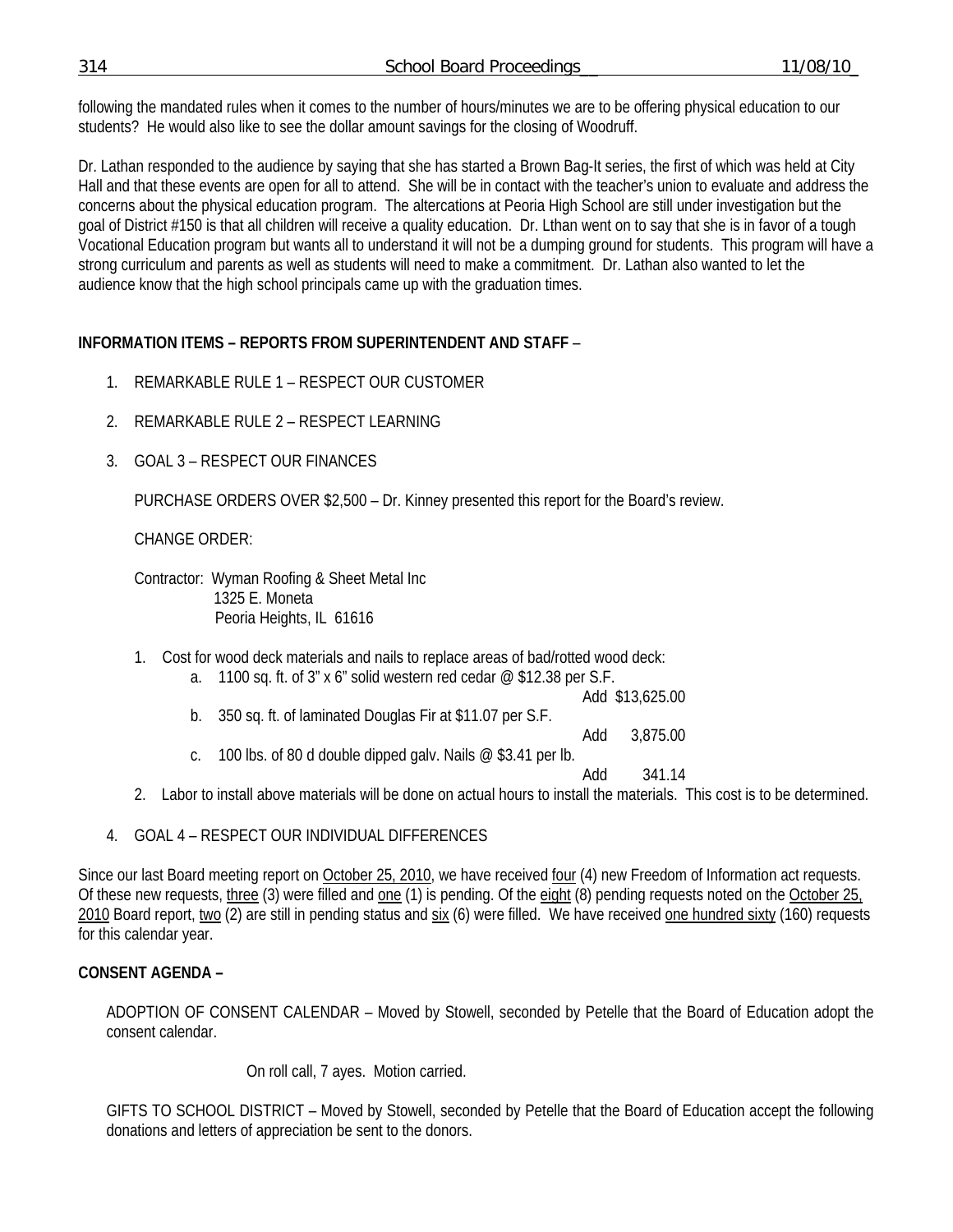Personal hygiene items, valued by the donor at \$300.00, by Cassandra Powell to Manual Middle & High School Personal hygiene items, valued by the donor at \$75.00, by Cassandra Powell to Roosevelt Magnet School School supplies, valued by the donor at \$250.00, by Northminister Presbyterian Church to Roosevelt Magnet School New sound system and Smart board, valued at \$4,000.00, by Lindbergh PTO to Lindbergh Middle School Basketball supplies, valued at \$50.00, by Wal Mart to Thomas Jefferson School

Computer monitor and mouse, valued by the donor at \$50.00, by Dan Dugal, to Charter Oak Primary School 2 Rivermen season tickets, valued by the donor at \$1000.00, by Busey Bank to Thomas Jefferson School \$50.00 to Harrison Learning Center by Lily of the Valley Ministries to be used for the purchase of basketball uniforms \$50.00 to Harrison Learning Center by 5<sup>th</sup> Avenue Fashions to be used for the purchase of basketball uniforms \$50.00 to Harrison Learning Center by Sean Anderson to be used for the purchase of basketball uniforms \$25.00 to Harrison Learning Center by Sharon Cox to be used for the purchase of basketball uniforms

\$100.00 to Harrison Learning Center PTO by Byron Stockman

\$100.00 to Harrison Learning Center by Ryan Spain to be used for the purchase of basketball uniforms Gloves, hats and socks, valued by the donor at \$350.00, by the Transportation Club of Peoria to Irving Primary School \$100.00 to Von Steuben Middle School by Stuart and Angela Laughlin

\$1,650.00 to Knoxville Center for Student Success by New Hope International Ministries to be used for student incentives

\$100.00 by PALM to Calvin Coolidge Middle School to support the Moon Walk

\$1,000.00 by the Peoria JayCee's to Calvin Coolidge Middle School to support Family Fun Night

Meat, valued by the donor at \$25.00, by Mark & Paris McConnell to Calvin Coolidge to support the chili supper

Meat, valued by the donor at \$25.00, by Ronald & Donna Tortat to Calvin Coolidge to support the chili supper

Art supplies, valued by the donor at \$450.00, by DonorsChoose.org to Calvin Coolidge to support the "Searching for Dragons" art project

Meat, valued by the donor at \$50.00, by Echo Valley Meats to Calvin Coolidge to support the chili supper

On roll call, 7 ayes. Motion carried.

PAYMENT OF BILLS – Moved by Stowell, seconded by Petelle that the Board of Education approve the payment of bills as presented. (Copy is on file in the board secretary's office.)

On roll call, 7 ayes. Motion carried.

HUMAN RESOURCE REPORT – Moved by Stowell, seconded by Petelle that the Board of Education approve the following human resource report, as amended, by the administration.

| <b>Certified Personnel</b>                                                                              | <b>Effective Date</b> |
|---------------------------------------------------------------------------------------------------------|-----------------------|
| <b>Appointments</b>                                                                                     |                       |
| Administrators                                                                                          |                       |
| Langholf, Maureen - Interim Director of Special Education                                               | 10/14/10              |
| Teachers                                                                                                |                       |
| Edwards, Gerald – Manual High / Spanish / Pending TB & Physical<br>(Ed Fund 10E000 1131 1120 01 000000) | TBD                   |
| Rizzo, Jamie – Glen Oak / Kindergarten                                                                  | 11/09/10              |
| (Ed Fund 10E000 1113 1120 16 000000)                                                                    |                       |
| Telcine, Alein - Manual High / French                                                                   | 11/09/10              |
| (Ed Fund 10E000 1131 1120 01 000000)                                                                    |                       |
| Teachers for Destination Technology at Von Steuben                                                      | 11/09/10              |
| (Caterpillar 10E370 1116 1320 80 000000)                                                                |                       |
| Butler, Amy                                                                                             |                       |
| Green, Chatea                                                                                           |                       |
| Hausam, Nicholas                                                                                        |                       |
| Hines-Hutt, Regina                                                                                      |                       |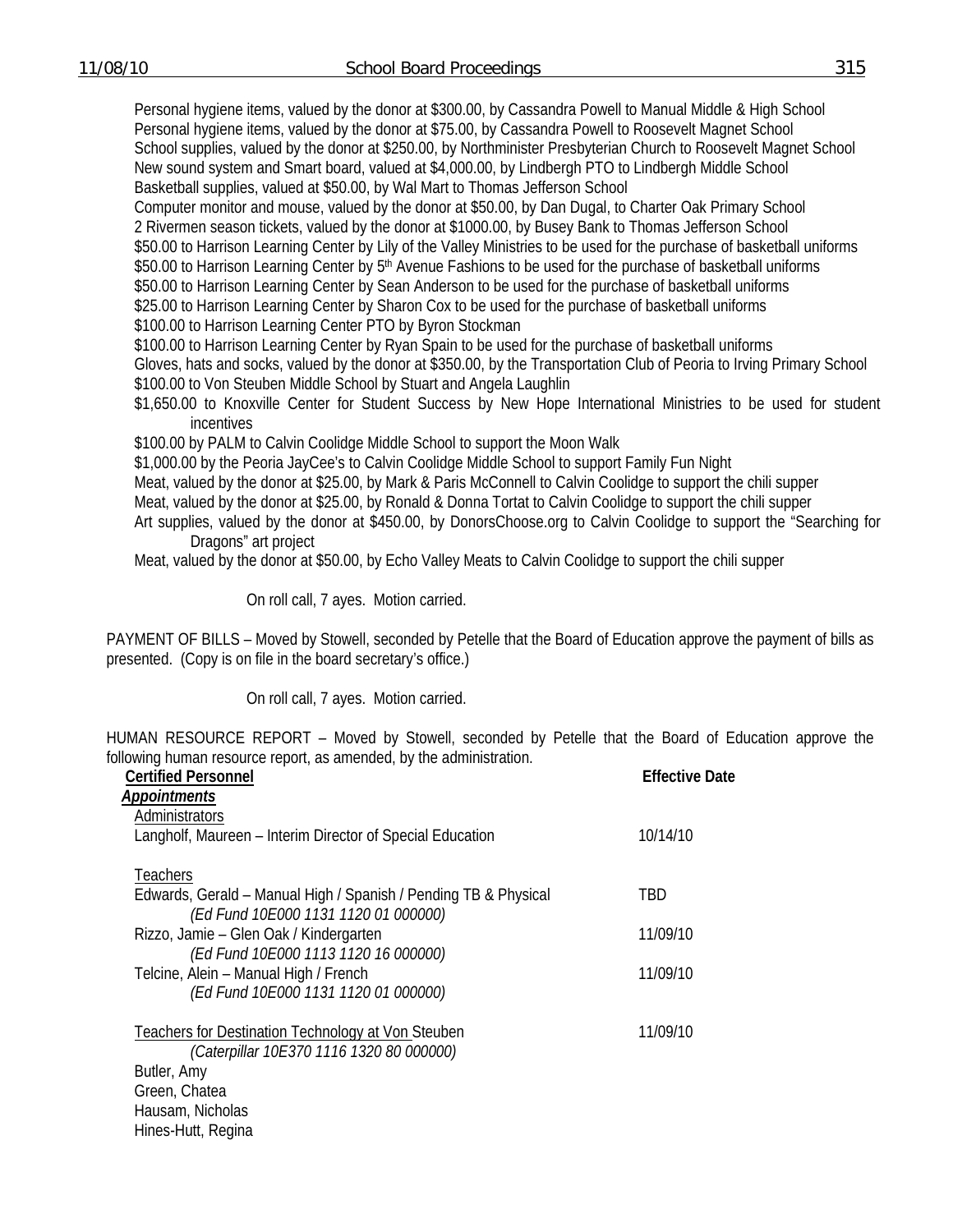|     | Tutors<br>Abron, Staci - Von Steuben                                                                            | 11/09/10             |
|-----|-----------------------------------------------------------------------------------------------------------------|----------------------|
|     | (Title I Stimulus 10E000 2219 1320 39 485101)                                                                   |                      |
|     | Johnson, Catherine - Von Steuben<br>(Title I Stimulus 10E000 2219 1320 39 485101)                               |                      |
|     | Maas, Peggy - Franklin-Edison                                                                                   |                      |
|     | (Title I 10E000 1250 1120 14 430001)<br>Musgrove, Rena - Von Steuben                                            |                      |
|     | (Title I Stimulus 10E000 2219 1320 39 485101)                                                                   |                      |
|     | Pantages, Richard - Von Steuben<br>(Title I Stimulus 10E000 2219 1320 39 485101)                                |                      |
|     | <b>Leaves of Absences</b>                                                                                       |                      |
|     | Jacobs, Paula - Jamison / Special Education Teacher / Disability                                                | 10/10/10             |
|     | <b>Resignations</b>                                                                                             |                      |
|     | <b>Teachers</b><br>Fields, Rachel - Manual High / Math / No Reason Given                                        | 11/02/10             |
| II. | <b>Non-Certified Personnel</b>                                                                                  |                      |
|     | <b>Appointments</b>                                                                                             |                      |
|     | Cafeteria (Ed Fund 10E000 2564 1490 22 000000)<br>Sample, Rhonda - Thomas Jefferson / Elementary Lunchroom Asst | 11/11/10             |
|     | Clerical (Ed Fund 10E000 2410 1550 19 000000 / replacing previous Clerk)                                        |                      |
|     | Guerrero, Marcy - Harrison / Bilingual Clerk                                                                    | 11/08/10             |
|     | Confidential Administrative Assistant (Ed Fund 10E000 2321 1450 50 000000)                                      |                      |
|     | Honold, Angela - Administration                                                                                 | 11/09/10             |
|     | Jefferson, Sophia - Administration<br>Brown, Kanika - Administration                                            | 11/09/10<br>11/22/10 |
|     |                                                                                                                 |                      |
|     | Student Workers at Friendship House (State VAC 10E000 1418 1580 80 012001)<br>Cotton, Carrie                    | 11/09/10             |
|     | Harris, Christopher                                                                                             |                      |
|     | Hendon, Antoinette<br>Wyatt, Daniel                                                                             |                      |
|     |                                                                                                                 |                      |
|     | Transportation (Transportation 40E000 2552 1570 80 040000)<br>Aguilar, Edgar - Driver                           | 11/09/10             |
|     | Wyman, Misty - Driver                                                                                           | 11/09/10             |
|     | Recall From Honorable Dismissal                                                                                 |                      |
|     | Computer Lab Aide (Title I 10E000 1250 1440 01 430001)                                                          |                      |
|     | Coleman, Willie - Manual High                                                                                   | 11/09/10             |
|     | Student Information Manager (ARRA 10E000 1250 1220 29 485101)                                                   |                      |
|     | Thornton, Sparkle - Lincoln                                                                                     | 11/15/10             |
|     | Parent Educator (Early Childhood Block Grant 10E305 3900 1440 80 370501)                                        |                      |
|     | Gravatt, Sonya - Valeska Hinton                                                                                 | 11/09/10             |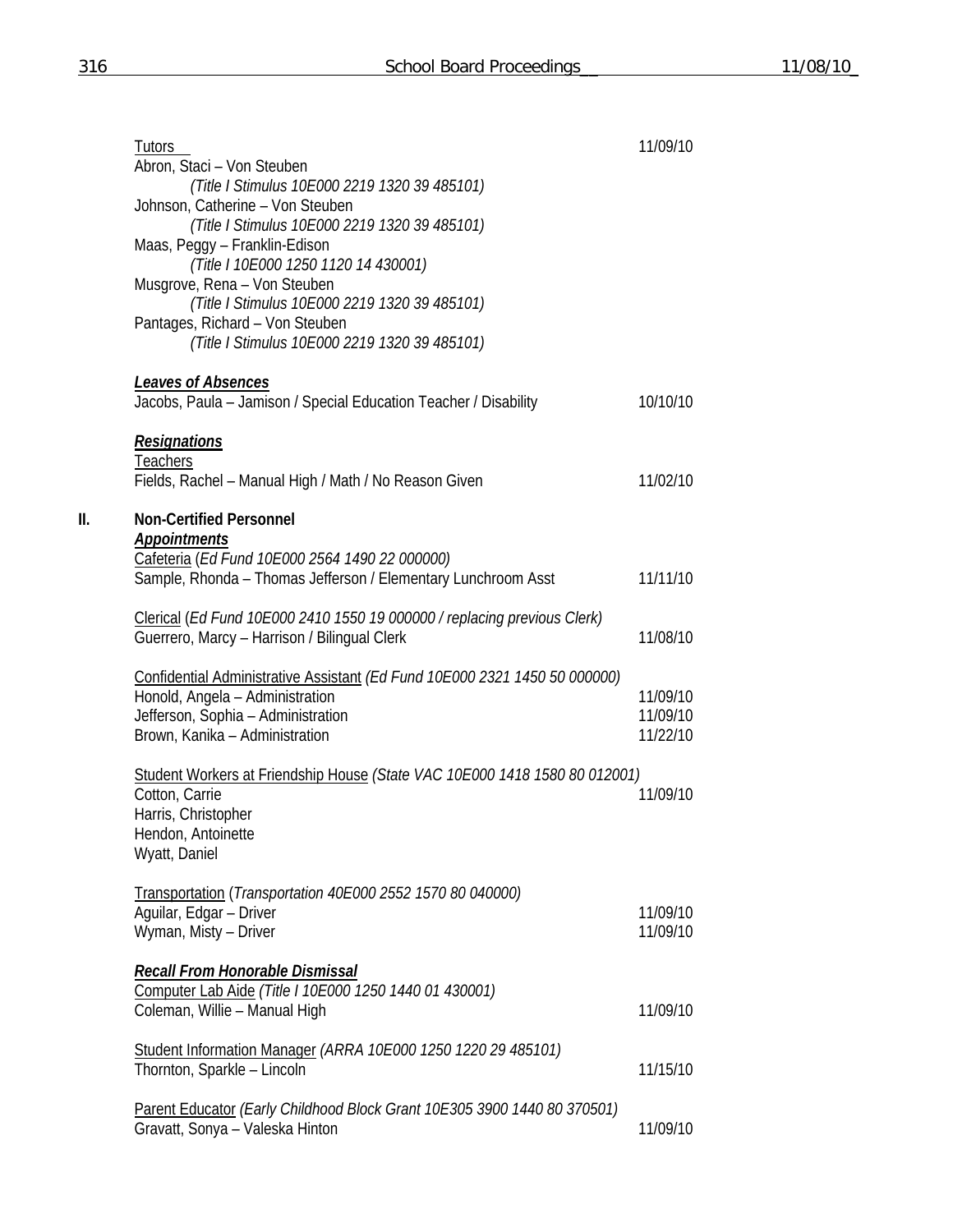# *Job Transfers*

| Custodial                                                                                                            |                       |
|----------------------------------------------------------------------------------------------------------------------|-----------------------|
| Grandson, Charles - Indefinite Custodian / From Transportation<br>(Bldgs & Grounds/Maint 20E000 2542 1490 80 020000) | 11/09/10              |
| Smith, Tristan - 2 <sup>nd</sup> Shift Split Knoxville Center & Franklin Edison                                      | 11/09/10              |
| (Bldgs & Grounds/Maint 20E000 2542 1490 14 020000 & 20E000 2542 1490 78 020000)                                      |                       |
| <b>Teacher Aides</b>                                                                                                 |                       |
| Brown, Eric - Trewyn / From Roosevelt                                                                                | 11/09/10              |
| (Ed Fund 10E000 1205 1440 08 000000)<br>Davis, Dorothy - Peoria High / From Peoria Alternative                       | 11/09/10              |
| (Ed Fund 10E964 2190 0440 02 000000)                                                                                 |                       |
| Sippel, Nicole - Von Steuben / From Lincoln<br>(Ed Fund 10E000 1205 1440 08 000000)                                  | 11/09/10              |
| Reinstatement                                                                                                        |                       |
| Teacher Aide / Special Assistant (1 Year) (Ed Fund 10E000 1650 1440 40 000000)                                       |                       |
| Staples, Sharon - Washington                                                                                         | 11/01/10              |
| <b>Leaves of Absences</b>                                                                                            |                       |
| Cafeteria                                                                                                            |                       |
| Smith, Shirley - Valeska Hinton / Medical Leave of Absence                                                           | 10/18/10              |
| Para Professionals                                                                                                   |                       |
| Davidovics, Ruth - Developmental Center / Unpaid Leave of Absence                                                    | $02/07/11 - 02/14/11$ |
| <b>Resignations</b>                                                                                                  |                       |
| Clerical                                                                                                             |                       |
| Davis, Lanette - Valeska Hinton / Relocating Out of State                                                            | 10/29/10              |
| Retirements                                                                                                          |                       |
| Cafeteria<br>Smith, Shirley - Valeska Hinton                                                                         | 12/21/10              |
|                                                                                                                      |                       |
| Clerical                                                                                                             |                       |
| Lindberg, Janet - Richwoods High<br>Godhigh, M Catherine - Roosevelt                                                 | 05/31/11<br>06/11/11  |
|                                                                                                                      |                       |
| Custodians                                                                                                           |                       |
| DeMoss, Anthony - Manual High<br>Wennmacher, Keith - Trewyn                                                          | 05/31/11<br>05/31/11  |
|                                                                                                                      |                       |
| <b>Maintenance</b>                                                                                                   |                       |
| Bridges, James<br>Carr, Mark                                                                                         | 05/31/11<br>05/31/11  |
| Chase, Bernard                                                                                                       | 05/31/11              |
|                                                                                                                      |                       |
| <b>Teacher Aides</b>                                                                                                 |                       |
|                                                                                                                      |                       |

Garman, Billie – Whittier **DETERENT COMMUNISTIER** 06/08/11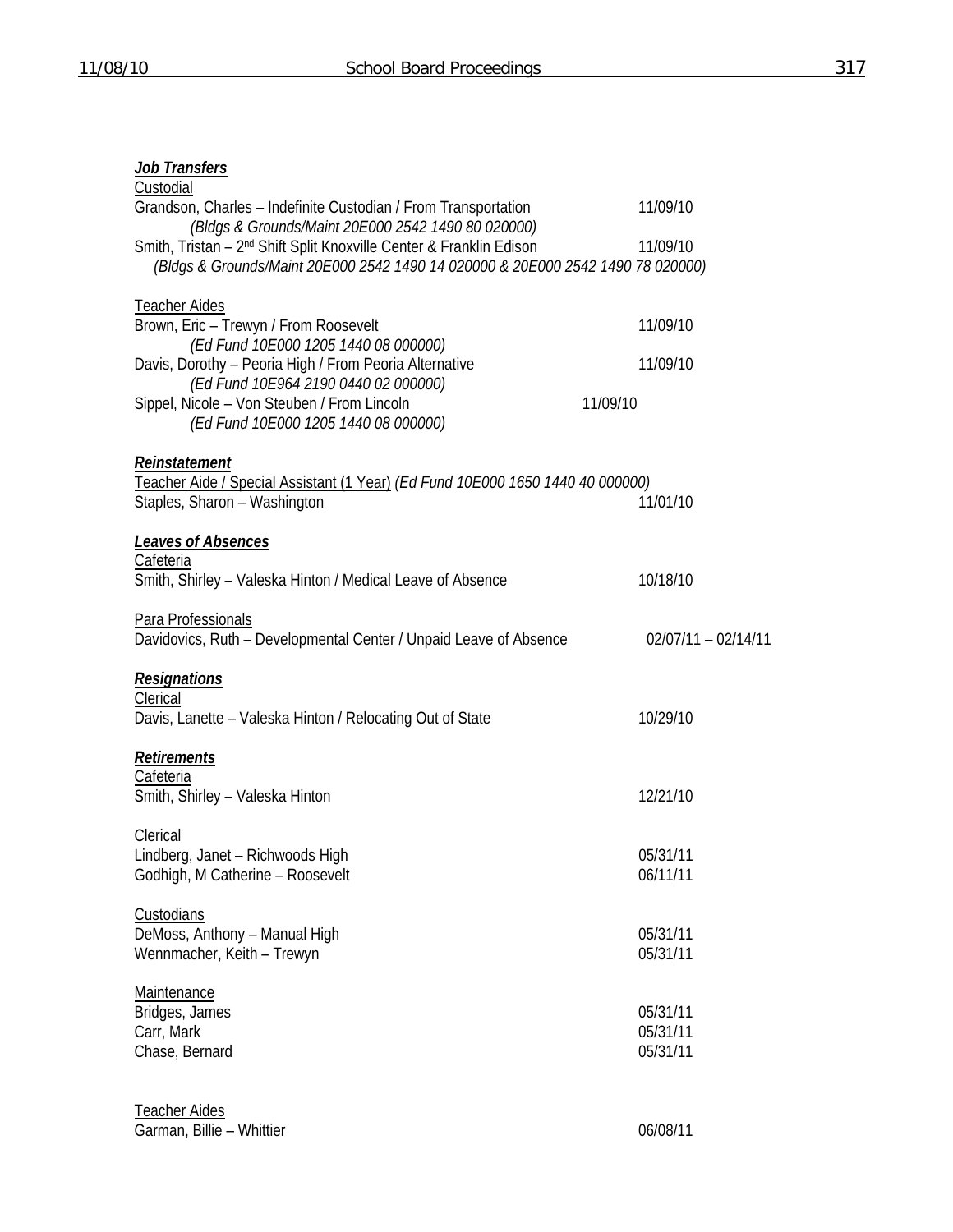|      | Shepherd, Beth - Sterling<br>Transportation                                                                        | 05/27/11             |
|------|--------------------------------------------------------------------------------------------------------------------|----------------------|
|      | Moredock, Nancy - Monitor                                                                                          | 12/21/10             |
|      | <u>Rescinded Employment</u><br>Transportation                                                                      |                      |
|      | Brown, Dean - Driver / Pending Results Were Unfavorable                                                            | 10/25/10             |
|      | Danneels, Rene' - Driver / Pending Results Were Unfavorable                                                        | 11/02/10             |
|      | Schmider, Bradley / No Show                                                                                        | 09/14/10             |
|      | Williams, Penny / Pending Results Were Unfavorable<br>Williams, Ulexis - Driver / Pending Results Were Unfavorable | 10/28/10<br>10/28/10 |
|      | <b>Resignations</b>                                                                                                |                      |
|      | <b>Behavioral Attendants</b>                                                                                       |                      |
|      | Allen, Shannon - Did Not Return for 2010-2011 School Year                                                          | 11/01/10             |
|      | Carpenter, Angela - Did Not Return for 2010-2011 School Year                                                       | 11/01/10             |
|      | Giles, Alicia - Did Not Return for 2010-2011 School Year                                                           | 11/01/10             |
|      | McClain, Brittany - Job Abandonment                                                                                | 11/01/10             |
|      | Moore, Markarol - Job Abandonment                                                                                  | 11/01/10             |
|      | Todd, Nichelle - Did Not Return for 2010-2011 School Year                                                          | 11/01/10             |
|      | Salazar, Eleanor - Did Not Return for 2010-2011 School Year                                                        | 11/01/10             |
|      | Words, Archie - Job Abandonment                                                                                    | 11/01/10             |
|      | <b>Terminations</b>                                                                                                |                      |
|      | <b>Transportation</b>                                                                                              |                      |
|      | Thompson, Willette - Driver / Job Abandonment                                                                      | 10/25/10             |
| III. | <b>Certified Substitutes</b>                                                                                       |                      |
|      | <b>Appointments</b>                                                                                                |                      |
|      | Teachers (Ed Fund 10E000 1000 0000 00 000000)                                                                      |                      |
|      | Curtin, Mackenzie                                                                                                  | 11/09/10             |
|      | Dickerson, Elmer<br>Klockenga, Frederica                                                                           | 11/09/10<br>11/09/10 |
|      | Russell, Demarvis                                                                                                  | 11/09/10             |
|      |                                                                                                                    |                      |
| IV.  | <b>Non-Certified Substitutes</b><br><b>Appointments</b>                                                            |                      |
|      | Cafeteria (Ed Fund 10E000 2564 1490 80 019500)                                                                     | 11/09/10             |
|      | Guthrie, Bonnie                                                                                                    |                      |
|      | Tutt, Dianna                                                                                                       |                      |
|      | West, LaKarla                                                                                                      |                      |
|      | Teacher Aides (Ed Fund 10E000 1000 0000 00 000000)                                                                 |                      |
|      | Pearson, Ja'nice                                                                                                   | 11/09/10             |
|      | ADDENDUM                                                                                                           |                      |
|      | Certified                                                                                                          |                      |
|      | Tutors                                                                                                             |                      |
|      | Perry, Lindsay - Whittier<br>(Title I Stimulus 10E000 1250 1220 43 430001)                                         | 11/09/10             |
|      | Non-Certified                                                                                                      |                      |
|      | 21st Century Part-Time                                                                                             |                      |
|      | Parker, Brittany - Glen Oak / Music                                                                                | 11/09/10             |

**III. Certified Substitutes**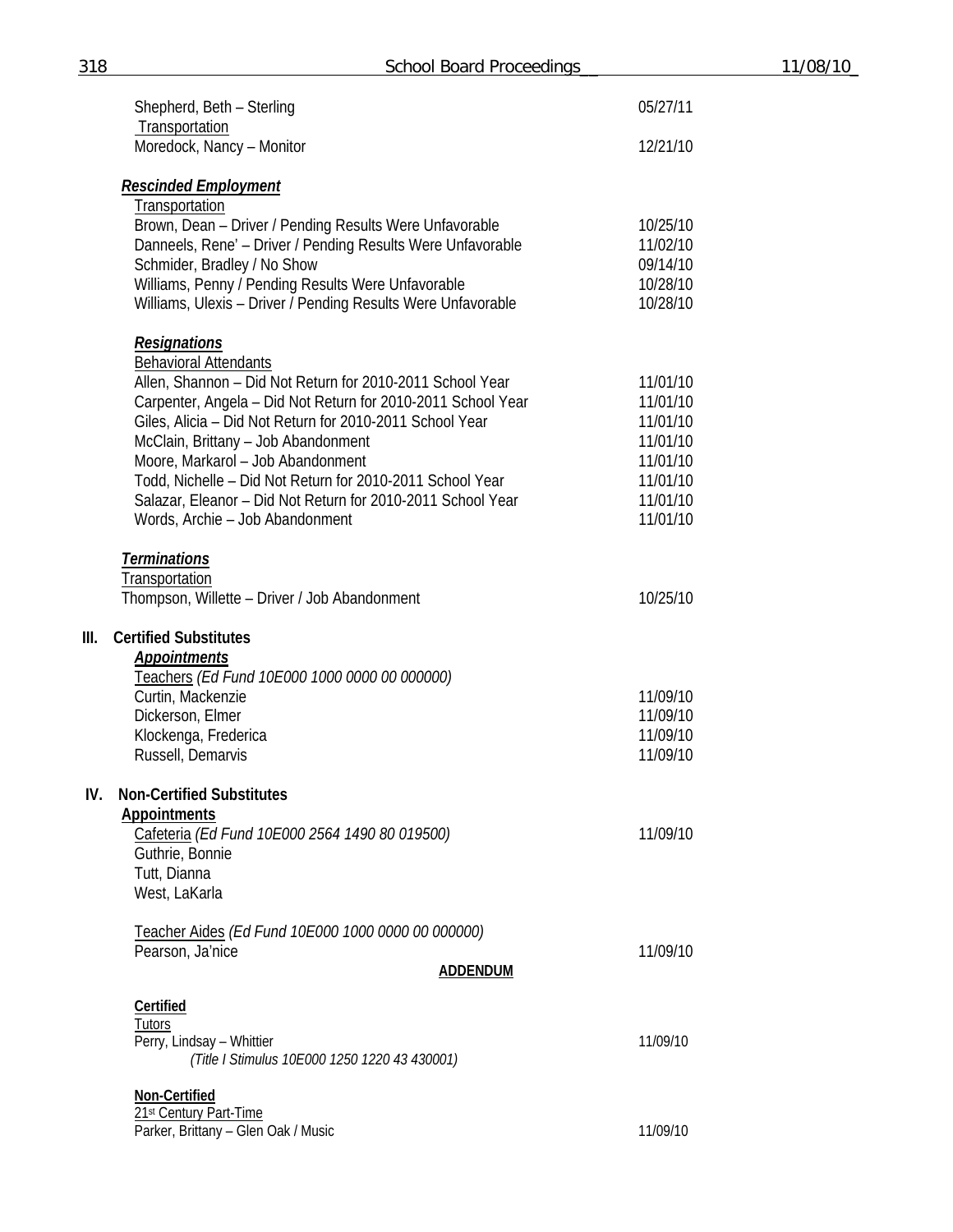*(Grant Funded 10E000 1113 1430 16 442101)* 

On roll call, 7 ayes. Motion carried.

TRAVEL REQUESTS – Moved by Stowell, seconded by Petelle that the Board of Education approve the travel requests as presented by the administration. (Copy is on file in the board secretary's office.)

On roll call, 7 ayes. Motion carried.

APPROVAL OF THE 95% GROUP CONSULTING CONTRACT – Moved by Stowell, seconded by Parker that the Board of Education approve the attached proposal of the 95% Group Consulting Contract to support the district's continued implementation of Response to Intervention.

Mr. Stowell questioned what value we are receiving from approving this contract. Dr. Lathan responded that this is the last year of a three year contract and that all programs will be evaluated for future renewal.

On roll call, 7 ayes. Motion carried.

HIGH SCHOOL GRADUATION DATE AND TIME - Moved by Stowell, seconded by Parker that the Board of Education approve Saturday, June 4, 2011 as this year's date for all District high school graduation ceremonies and the following schedule for the ceremonies that day:

11:00 a.m. – 12:30 p.m. – Peoria High School 1:30 p.m. – 3:00 p.m. – Manual High School 4:00 p.m. – 5:30 p.m. – Richwoods High School

On roll call, 7 ayes. Motion carried.

### **DELIBERATION AGENDA** -

 MOMENT OF SILENCE – Moved by Stowell, seconded by Parker that the Board of Education be advised that its Action Item of November 5, 2007 is no longer subject to a federal injunction directing the District to not implement Section 1 of the Student Prayer and Silent Reflection Act;

 Further, that the Board will instruct all school principals and classroom teachers in the District to observe a moment of silence prior to the Pledge of Allegiance at the opening of each school day, beginning November 15, 2010; and

 That the Board of Educations adopts an amendment to Board Policy No. 7:130 (as set forth on Exhibit A) to add a provision regarding the implementation of Section 1 the Illinois Student Prayer and Silent Reflection Act.

 Ms. Petelle requested that the Moment of Silence be pulled for separate vote citing this is a bad law with no educational purpose. Mr. Crawford shared that he was not in agreement with Ms. Petelle.

> On roll call, 6 ayes – Butler, Crawford, Parker, Ross, Stowell and Wolfmeyer 1 nay – Petelle. Motion carried.

 APPROVAL OF PROCESS FOR RENAMING MANUAL HIGH SCHOOL – SUBSTITUTE MOTION – Moved by Stowell, seconded by Petelle that the Board of Education approve moving forward with a process, with check points, with a process to be determined by the Manual Restructuring Committee.

Mr. Stowell requested, through a substitute motion, to have "with check points" added to the wording. Mrs. Wolfmeyer suggested notifying Manual Alumni via an alumni newsletter.